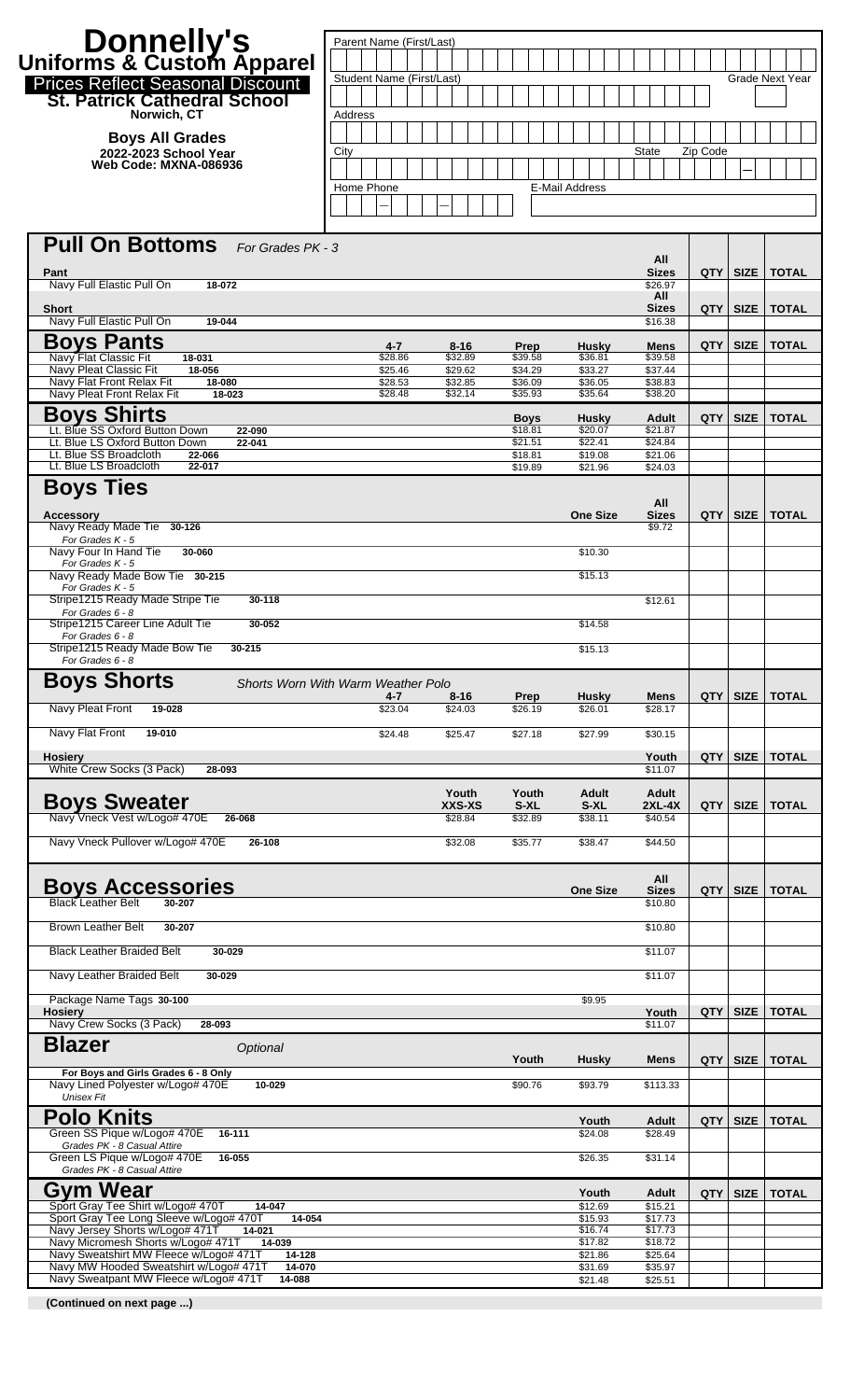## **St. Patrick Cathedral School Boys All Grades 2022-2023 School Year (continued)**

| <b>Prices Reflect Seasonal Discount</b> |  |
|-----------------------------------------|--|
|                                         |  |

| <b>School Shoes</b>                                                          | <b>Child</b>                                                                                                                       | Youth   | Teen           | Adult                         | QTY                         | <b>SIZE</b> | <b>TOTAL</b> |
|------------------------------------------------------------------------------|------------------------------------------------------------------------------------------------------------------------------------|---------|----------------|-------------------------------|-----------------------------|-------------|--------------|
| Black Smooth Leather 23-046                                                  | \$59.31                                                                                                                            | \$64.08 | \$64.08        | \$70.02                       |                             |             |              |
| Black Exeter Nu-Buck 23-038                                                  | \$55.26                                                                                                                            | \$56.34 | \$56.34        | \$64.71                       |                             |             |              |
| Brown Exeter Nu-Buck 23-038                                                  | \$55.26                                                                                                                            | \$56.34 | \$56.34        | \$64.71                       |                             |             |              |
| Black Girls Mary Jane 23-061                                                 | \$58.14                                                                                                                            | \$59.31 | \$60.48        | \$61.74                       |                             |             |              |
| For Girls Only                                                               |                                                                                                                                    |         |                |                               |                             |             |              |
| <b>Delivery Options</b><br>(Please choose one)                               | Fill in only if Credit Card is being used for payment.                                                                             |         |                | <b>Order Subtotal</b>         |                             |             |              |
| <b>Home</b> Add \$11.00 Shipping Charge.<br>Free Shipping If Ordered By 6/15 | <b>Credit Card Account Number</b>                                                                                                  |         | Exp. Date      |                               |                             |             |              |
|                                                                              |                                                                                                                                    |         |                | $\mathsf{Shipping}$ (\$11.00) |                             |             |              |
| <b>Store</b> Nearest Location: East Hartford<br>Other (see reverse):         | We Accept: Visa/MC Discover American Ex<br>The CVV Numbers are the last 3 digits after the account number on the back of the card. |         | <b>CVV Num</b> | <b>Sales Tax</b> (6.350%)     |                             |             |              |
|                                                                              | My credit card can be used for the Deposit.                                                                                        |         |                |                               |                             |             |              |
| and/or upon delivery, the Balance Due.                                       |                                                                                                                                    |         |                |                               | <b>Deposit</b> $($.00 min)$ |             |              |
|                                                                              | х<br><b>Signature</b>                                                                                                              |         |                | <b>Balance Due</b>            |                             |             |              |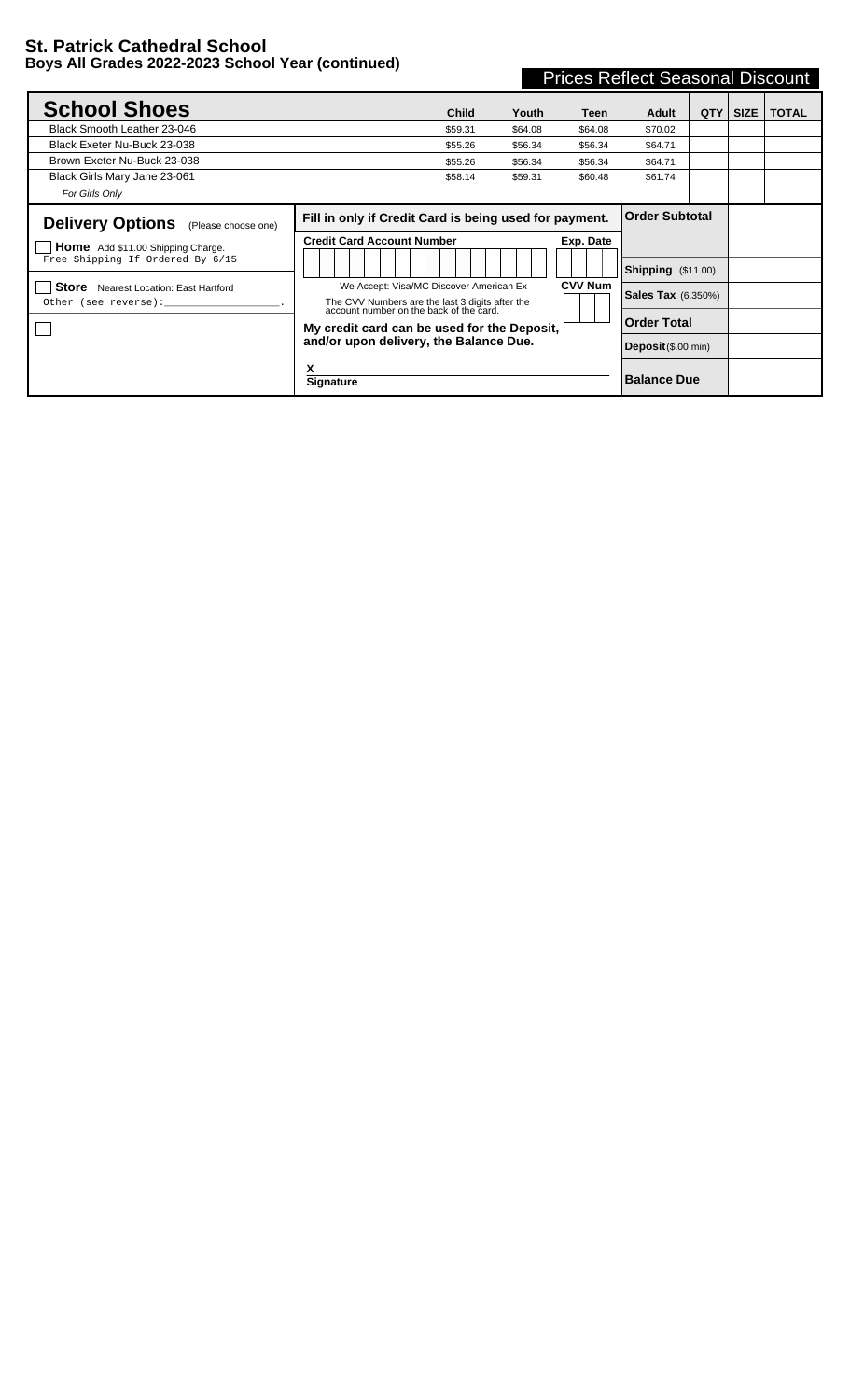| Donnelly's<br>Uniforms & Custom Apparel                                             | Parent Name (First/Last)                     |                    |                     |                           |                          |            |             |                        |
|-------------------------------------------------------------------------------------|----------------------------------------------|--------------------|---------------------|---------------------------|--------------------------|------------|-------------|------------------------|
|                                                                                     | Student Name (First/Last)                    |                    |                     |                           |                          |            |             | <b>Grade Next Year</b> |
| <b>Prices Reflect Seasonal Discount</b><br><b>St. Patrick Cathedral School</b>      |                                              |                    |                     |                           |                          |            |             |                        |
| Norwich, CT<br><b>Girls All Grades</b>                                              | Address                                      |                    |                     |                           |                          |            |             |                        |
| 2022-2023 School Year<br><b>Web Code: OMGQ-750707</b>                               | City                                         |                    |                     |                           | <b>State</b>             | Zip Code   |             |                        |
|                                                                                     | Home Phone                                   |                    |                     | <b>E-Mail Address</b>     |                          |            |             |                        |
|                                                                                     |                                              |                    |                     |                           |                          |            |             |                        |
| <b>Pull On Bottoms</b><br>For Grades PK - 3                                         |                                              |                    |                     |                           |                          |            |             |                        |
| Pant                                                                                |                                              |                    |                     |                           | All<br><b>Sizes</b>      | QTY        | <b>SIZE</b> | <b>TOTAL</b>           |
| Navy Full Elastic Pull On<br>18-072                                                 |                                              |                    |                     |                           | \$26.97<br>All           |            |             |                        |
| <b>Short</b><br>Navy Full Elastic Pull On<br>19-044                                 |                                              |                    |                     |                           | <b>Sizes</b><br>\$16.38  | QTY        | <b>SIZE</b> | <b>TOTAL</b>           |
| Girls Grades K - 5<br>Jumper                                                        |                                              |                    |                     | Regular                   | Half                     | QTY        | <b>SIZE</b> | <b>TOTAL</b>           |
| Plaid# 55 194 PolyCot Box Pleat<br>15-164                                           |                                              |                    |                     | \$48.15<br>Girls          | \$51.43<br>Adult         |            |             |                        |
| <b>Blouse</b><br>Yellow SS Broadcloth Round<br>11-081                               |                                              |                    |                     | Y2X-YL<br>\$16.77         | XS-3XL<br>\$19.41        | QTY        | <b>SIZE</b> | <b>TOTAL</b>           |
| <b>Yellow LS Broadcloth Round</b><br>11-032<br>Girls Grades 6 - 8                   |                                              |                    |                     | \$19.41                   | \$21.81                  |            |             |                        |
| <b>Skirt</b>                                                                        | Regular                                      | Half               | Teen                | Teen<br>Half              | Teen<br>Long             | <b>QTY</b> | <b>SIZE</b> | <b>TOTAL</b>           |
| Plaid# 55 134 PolyCot Box Pleat<br>24-115                                           | \$44.01                                      | \$47.16            | \$50.40             | \$53.55<br>Girls          | \$49.36<br>Adult         |            |             |                        |
| <b>Blouse</b><br><b>Yellow SS Broadcloth Pointed</b><br>11-073                      |                                              |                    |                     | Y2X-YL<br>\$16.64         | XS-3XL<br>\$19.16        | QTY        | <b>SIZE</b> | <b>TOTAL</b>           |
| <b>Yellow LS Broadcloth Pointed</b><br>11-024<br><b>Girls Sweaters</b>              |                                              |                    |                     | \$19.03                   | \$21.18                  |            |             |                        |
| & Crossover Tie                                                                     | Grades K - 5 Must Wear A Sweater With Slacks | Youth              | Youth               | Adult                     | Adult                    |            |             |                        |
| Navy Crewneck Cardigan w/Logo# 470E<br>26-019                                       |                                              | XXS-XS<br>\$32.89  | S-XL<br>\$32.89     | S-XL<br>\$39.28           | <b>2XL-4X</b><br>\$43.06 |            | QTY SIZE    | <b>TOTAL</b>           |
| For Grades K - 5<br>Navy Vneck Vest w/Logo# 470E<br>26-068                          |                                              | \$28.84            | \$32.89             | \$38.11                   | \$40.54                  |            |             |                        |
| Grades 6 - 8 Normal Use<br>Navy Vneck Pullover w/Logo# 470E 26-108                  |                                              | \$32.08            | \$35.77             | \$38.47                   | \$44.50                  |            |             |                        |
| Grades 6 - 8 Normal Use<br><b>Girls Slacks</b>                                      | Grades K thru 5 Wear A Sweater & Crossover   |                    |                     |                           |                          |            |             |                        |
|                                                                                     | <b>Tie When Wearing Slacks</b>               | $4-6x$             | $7 - 16$            | Half                      | Junior                   |            | QTY   SIZE  | <b>TOTAL</b>           |
| Navy Pleat Front Twill<br>25-062<br>Navy Flat Front Twill<br>25-054                 |                                              | \$24.57<br>\$27.54 | \$25.56<br>\$28.80  | \$27.99<br>\$32.85        | \$28.08<br>\$30.96       |            |             |                        |
| Navy Mid-Rise Twill<br>25-021                                                       |                                              | \$28.71            | \$29.70             | \$32.22                   | \$32.40                  |            |             |                        |
| Girls Accessories<br>Plaid# 55 Crossover Tie<br>30-142                              |                                              |                    |                     | <b>One Size</b><br>\$8.19 | All<br><b>Sizes</b>      | QTY        | <b>SIZE</b> | <b>TOTAL</b>           |
| Plaid# 55 Scrunchie<br>30-134                                                       |                                              |                    |                     | \$7.56                    |                          |            |             |                        |
| Plaid# 55 Headband<br>30-086                                                        |                                              |                    |                     | \$7.56                    |                          |            |             |                        |
| Plaid# 55 Barette Bow<br>30-011                                                     |                                              |                    |                     | \$8.82                    |                          |            |             |                        |
| <b>Black Leather Belt</b><br>30-207<br><b>Black Leather Braided Belt</b>            |                                              |                    |                     |                           | \$10.80                  |            |             |                        |
| 30-029<br>Navy Leather Braided Belt<br>30-029<br>Package Name Tags 30-100           |                                              |                    |                     | \$9.95                    | \$11.07<br>\$11.07       |            |             |                        |
| <b>Hosiery</b><br>Navy Cable Knit Knee 3 pack<br>28-051                             |                                              |                    |                     | Youth<br>\$14.13          | Adult                    | QTY        | <b>SIZE</b> | <b>TOTAL</b>           |
| Green Cable Knit Knee 3 pack<br>28-051<br>Green Lightweight Tight<br>28-077         |                                              |                    |                     | \$14.13<br>\$9.36         | \$10.62                  |            |             |                        |
| Green Heavyweight Tight<br>28-044<br>Navy Lightweight Tight<br>28-077               |                                              |                    |                     | \$10.89<br>\$9.36         | \$10.62                  |            |             |                        |
| Navy Heavyweight Tight<br>28-044<br><b>Girls Shorts</b>                             | Worn With Warm Weather Polo                  |                    |                     | \$10.89                   |                          |            |             |                        |
| Navy Pleat Front Soft Twill<br>21-052                                               |                                              | $4-6x$<br>\$22.05  | $7 - 16$<br>\$23.31 | Half<br>\$24.75           | Junior<br>\$24.75        | <b>QTY</b> | <b>SIZE</b> | <b>TOTAL</b>           |
| Closeout - Available While Supplies Last<br>Navy Flat Front Twill<br>21-045         |                                              | \$24.03            | \$25.02             | \$27.00                   | \$29.16                  |            |             |                        |
| <b>Skort</b><br>Navy Skort Wrap Front Twill<br>32-020                               |                                              | 4-6X<br>\$27.18    | $7 - 16$<br>\$27.36 | Half<br>\$30.78           | Junior<br>\$32.85        | <b>QTY</b> | <b>SIZE</b> | <b>TOTAL</b>           |
| <b>Hosiery</b><br>White Crew Socks (3 Pack)<br>28-093                               |                                              |                    |                     |                           | Youth<br>\$11.07         | <b>QTY</b> | <b>SIZE</b> | <b>TOTAL</b>           |
| <b>Blazer</b><br>Optional                                                           |                                              |                    | Youth               | <b>Husky</b>              | <b>Mens</b>              | QTY        | <b>SIZE</b> | <b>TOTAL</b>           |
| For Boys and Girls Grades 6 - 8 Only<br>Navy Lined Polyester w/Logo# 470E<br>10-029 |                                              |                    | \$90.76             | \$93.79                   | \$113.33                 |            |             |                        |
| <b>Unisex Fit</b><br><b>Polo Knits</b>                                              |                                              |                    |                     |                           |                          |            |             |                        |
| Green SS Pique w/Logo# 470E<br>16-111                                               |                                              |                    |                     | Youth<br>\$24.08          | Adult<br>\$28.49         | <b>QTY</b> | <b>SIZE</b> | <b>TOTAL</b>           |
| Grades PK - 8 Casual Attire<br>Green LS Pique w/Logo# 470E<br>16-055                |                                              |                    |                     | \$26.35                   | \$31.14                  |            |             |                        |
| Grades PK - 8 Casual Attire                                                         |                                              |                    |                     |                           |                          |            |             |                        |